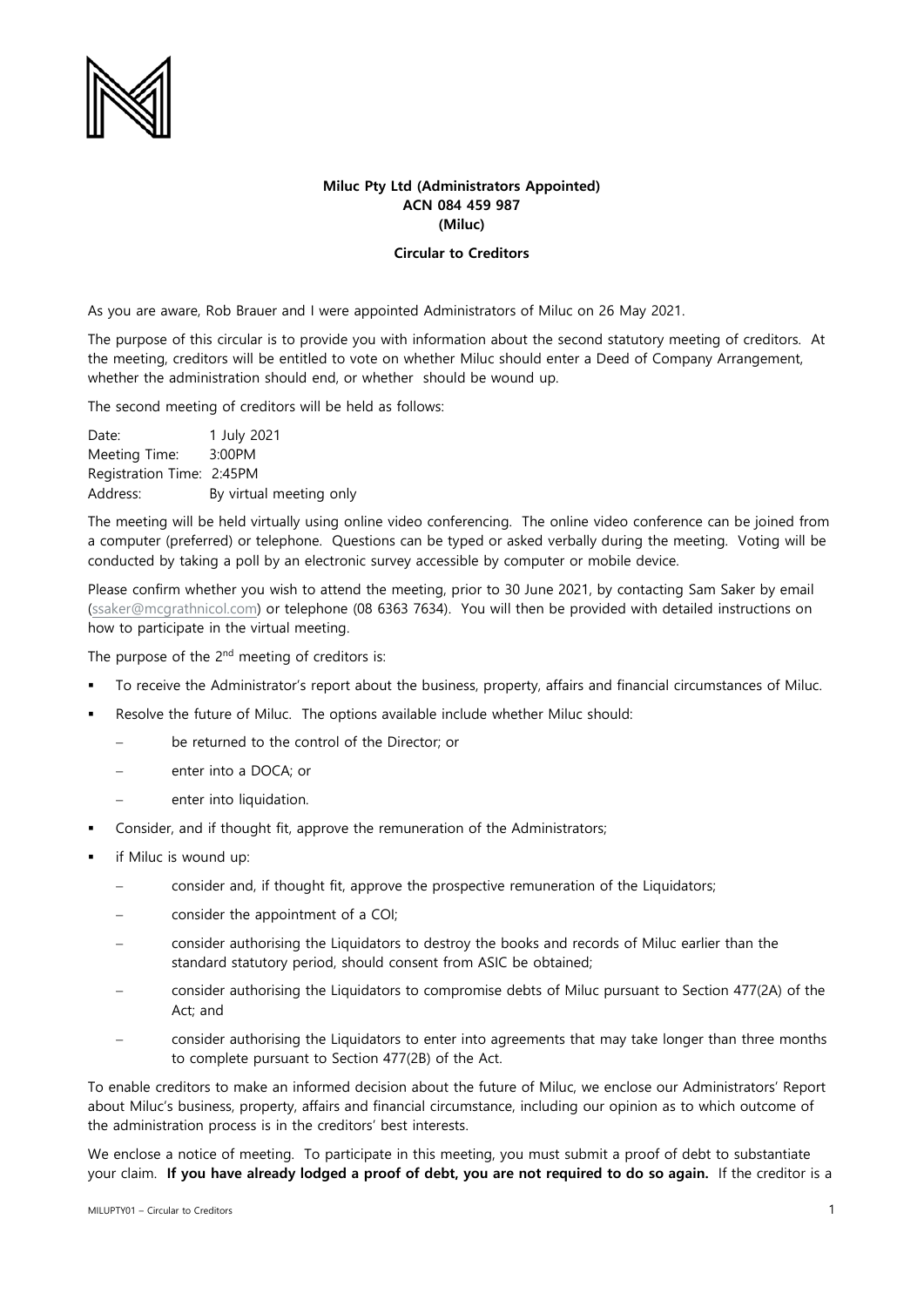

person and will attend the meeting, this is all that is required. However, if the creditor is another type of entity (such as a company), they must also appoint a person – a "proxy" or person authorised under a power of attorney – to vote on behalf of the creditor at the meeting. A proxy should also be appointed if the creditor is a person, but is not available to attend the meeting.

You can appoint the chairperson of the meeting as your proxy and direct the chairperson how you wish your vote to be cast. If you choose to do this, the chairperson must cast your vote as directed. Proxy forms lodged by creditors for the first meeting **cannot** be used for the second meeting.

Proof of debt and proxy forms are enclosed, together with guidance notes to assist you when you complete them. To ensure that the meeting is conducted as efficiently as possible, completed proof of debt and, if applicable, proxy forms must be returned to Sam Saker by post or by email to [ssaker@mcgrathnicol.com](mailto:ssaker@mcgrathnicol.com) by 30 June 2021. Email communication is preferred. If you are using the post to return your forms, please ensure you use the 'express post' option.

We also enclose general information for attending and voting at meetings of creditors.

#### **Remuneration**

We will seek your approval of our remuneration at this meeting. Detailed information about what tasks we have undertaken and the costs of those tasks are provided in our Remuneration Report (enclosed).

## **What you should do next**

You should:

- read the enclosed information;
- decide whether you are going to participate in the second meeting; and if so
- confirm your intention to participate by contacting Sam Saker by email [\(ssaker@mcgrathnicol.com\)](mailto:ssaker@mcgrathnicol.com) or telephone (08 6363 7634) by 30 June 2021; and
- complete and return your proof of debt and proxy form (if required) by 30 June 2021.

If you have any queries, please contact Sam Saker on (08) 6363 7634. For further information about this engagement, please refer to the website [https://www.mcgrathnicol.com/creditors/miluc-pty-ltd/.](https://www.mcgrathnicol.com/creditors/miluc-pty-ltd/) 

Dated: 24 June 2021

Rob Kirman Joint & Several Administrator